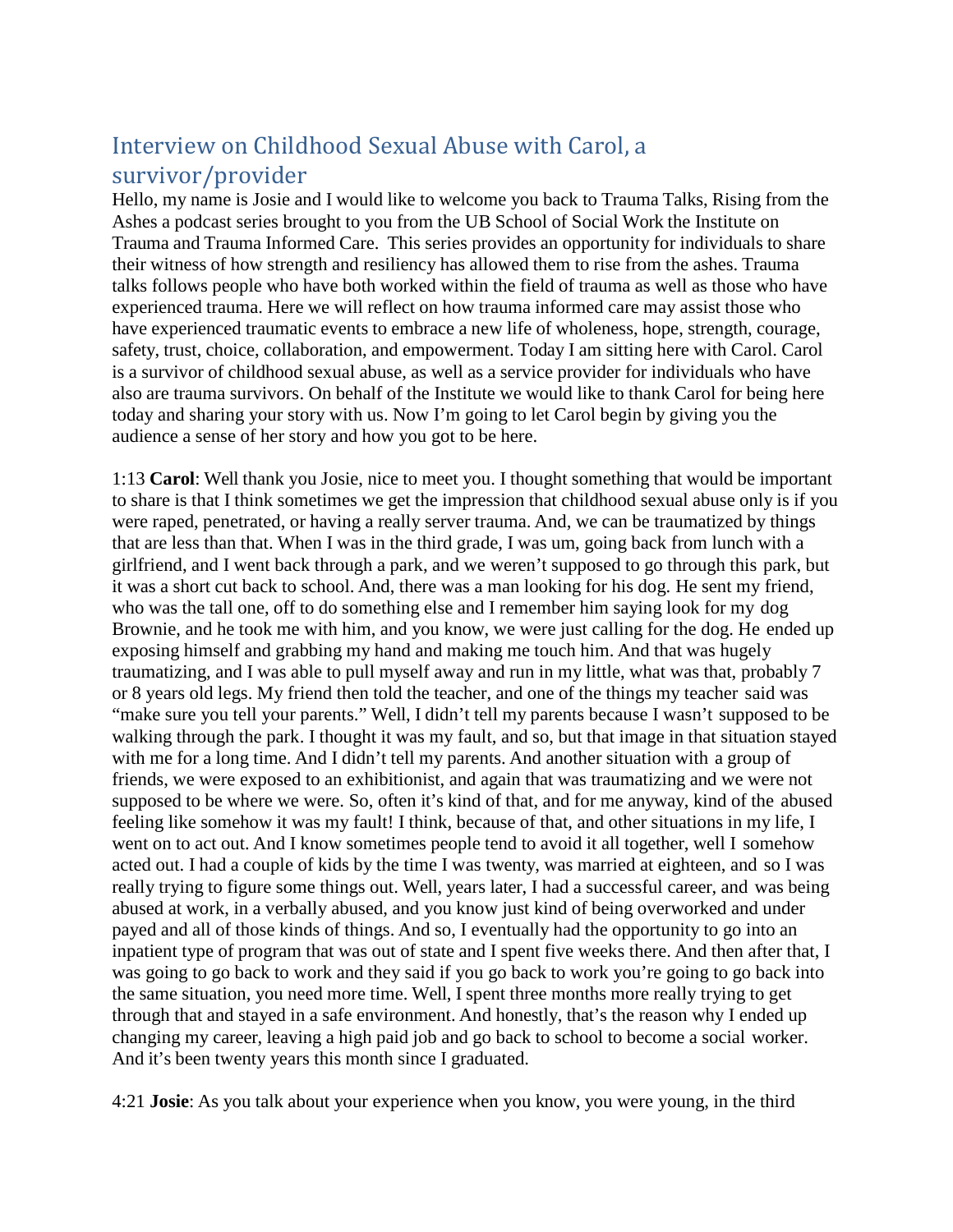grade, and how that has stayed with you, and also how experience in inpatient and experience in an environment that really helped you to envision a different life for yourself, what I can definitely hear and what makes sense in there are the principles of trauma informed care. And trauma informed care asks individuals and service providers to not ask "what is wrong" with a person, but to move towards what has happened. And, we look at the Fallot and Harris five principles which are safety, trust, choice, collaboration, and empowerment. And these are like tools that service providers and communities and agencies can used to be more trauma informed with people who have had traumatic experiences within their lives. So, to talk a little bit more about those principles, I wanted to start with safety. So, I heard you say that being in the inpatient facility was a safe environment where you were able to work through what happened to you. So, I was wondering if you could talk a little bit about what that environment, the people that you met, the physical space, what about that helped you to feel that emotionally safe?

5:51 **Carol**: Well, I think that certainly with going I was feeling very traumatized and a little bit depressed because I felt like I was powerless in that situation and everybody had this authority over me. And so, it was very empowering to have people on my side. They may have not understood everything that I had experienced and they were on my side, it was a very, it was like having a six week experience on a pillow. I mean that's how comforting and comfortable it was. And everyone there was consistent and they knew your name and they were certainly willing to work with you and continued to see the dynamics between groups of people and really helped you to learn how to find your voice and then how to express it appropriately. Because at the time when I finally could get in touch with my anger, I felt like I was a volcano. So, there is something about how do you contain that trauma, how do you get grounded and that was very helpful. Having different kinds of boundaries. I never thought I had the right to boundaries and I even had a little sister that was ten years younger than me and my parents ended up getting the same bed as me, a double bed, because my sister used to like to sleep with me. So here it is, my bed was not even a safe place for me. Being alone was one of those things that really helped me to get a sense of self, and from there, how to have the voice that I needed. You just knew that people were giving you eye contact, and they were understanding when you said something that may have sounded... silly, or whatever. There was no astonishment as far as that goes, too. And I think that that experience has given me a greater ability to work with people who are traumatized, and with some populations people may not want to work with because we have our own biases and I've actually worked with people who were like the abusers I've had. You know, no matter when somebody is doing the crime, I loved what you said, instead of saying "what's wrong with them? What happened to this person?" So I think it's extremely valuable, that safety piece.

8:30 **Josie**: In your practice with individuals who have had trauma, what are some things that you do to consciously make the environment safe when you are interacting with those individuals?

8:45 **Carol**: Well, I mean even the environment, how the office is set up, I make sure people come in one door and out the other. I experience that too, if you are leaving a therapy session and there is somebody else sitting there and you've got tears and mascara dripping down your face, you don't want that to happen. So that is one thing that I think has been very firm, because of my experience. You know, that even through years of working on this, even in outpatient, that safety piece of coming in one door and out the other and making it comfy chairs, and I know many people do that, and I think it's very, very helpful.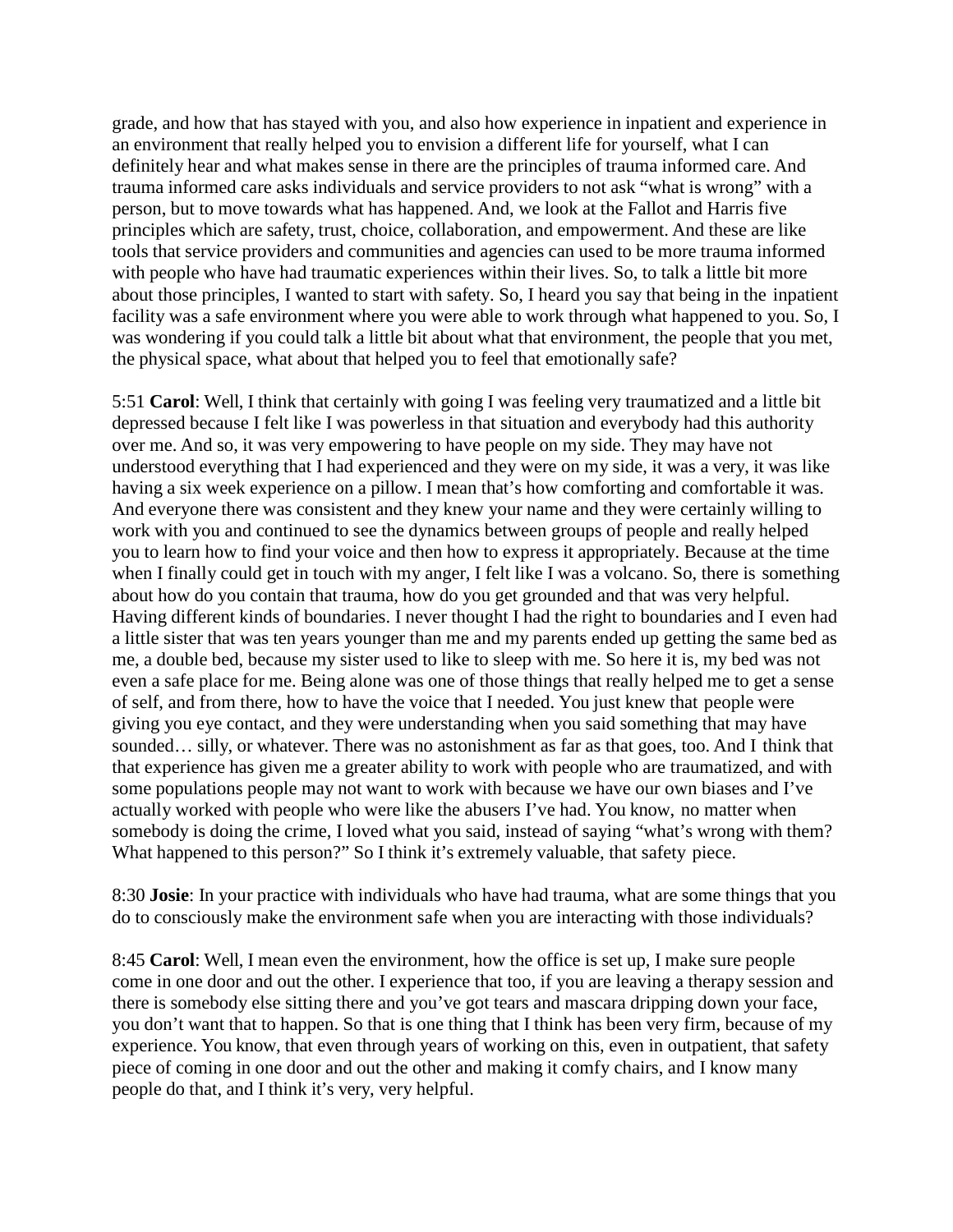9:30 **Josie**: That is something literature about trauma informed care in the organizational milieu, the way the waiting room is set up, the things you are talking about, whether it feels very institutionalized and stuffy and uncomfortable, or whether it feels homey, and "like a pillow," and like you said, and so… excellent. So the next principle of trauma informed care is trust. In your experience as somebody who has both experienced a traumatic event of molestation as a child and also as someone who provides then services to individuals who have had really life changing experiences, what is your perspective on the way that trust is played in terms of your own services or in terms of people who come to see you and use your services?

10:27 **Carol:** I think it's a great question. I think for me, certainly I wasn't going to be trusting people right away. You know, there is kind of a proving and a seeking out and a testing. So one of the things I don't do is I don't go directly into their trauma, you know, I will want to know more about their person, establish a relationship, and you know, have that be a gradual process. So, it's like I may see someone once a week and I have to brush on the trauma, but not go into depths for a month or two, you know, until we both think they are ready to go into more deep detail, and that I'm being sensitive to where their at, as far as not pushing them. And sometimes they want to just let it all out too, and certain I'll let some of that happen, but I try to contain it as well. And talk about what we are going to do, and if anytime they feel uncomfortable, and so on. It's a matter of just trying to continue on building the trust.

11:38 **Josie**: One-hundred percent, and what you just said in terms of letting them know this is what's going to happen and this is what we will be doing today, there is this sense of transparency and consistency that are needed in building trust. So building off of trust, another principle that we talk about in trauma informed care is choice. So in being able to have in some degree of having this opportunity to make decisions when it comes to our own care, and when it also comes to providing care. So, what has been your experience in both personal and professional in terms of choice — did you feel like you had a choice in your own terms when you were in the inpatient environment, and how does that come to play in the services that you provide now?

12:43 **Carol**: One thing that I had failed to mention is that I had been in individual therapy for probably about two and a half years, and I think in that context my therapist was very helpful to me in that period of time. And then when it became apparent that just our conversations wasn't going to be enough, that period of inpatient care if you can get it is very valuable because it's like getting three and a half years of therapy in one month, right? Because it's 24/7 and there is many things going on there. So she gave me the choice, she was encouraging me and told me that I was at that place where I could truly benefit and make some very good strides if I had that opportunity. Unfortunately, since then, we've had what we call the "mental health backlash," where most insurances are not paying for the same kind of support I had, and so I think that many people now are not having the opportunity for those choices, and not locally, and I'd say that in many jurisdictions that there is not going to always be exactly what you need. You know, to have really what you need in that type of experience. And so I think that, that's one place that I think that if there was more emphasis on trauma when it relates to any type of inpatient facility, I think it could be improved on in this area, because I think it's important when an intensive day care, not day care, I mean day program. But, um, so, I was given choices and I think that often trauma survivors don't have as many choices as they could.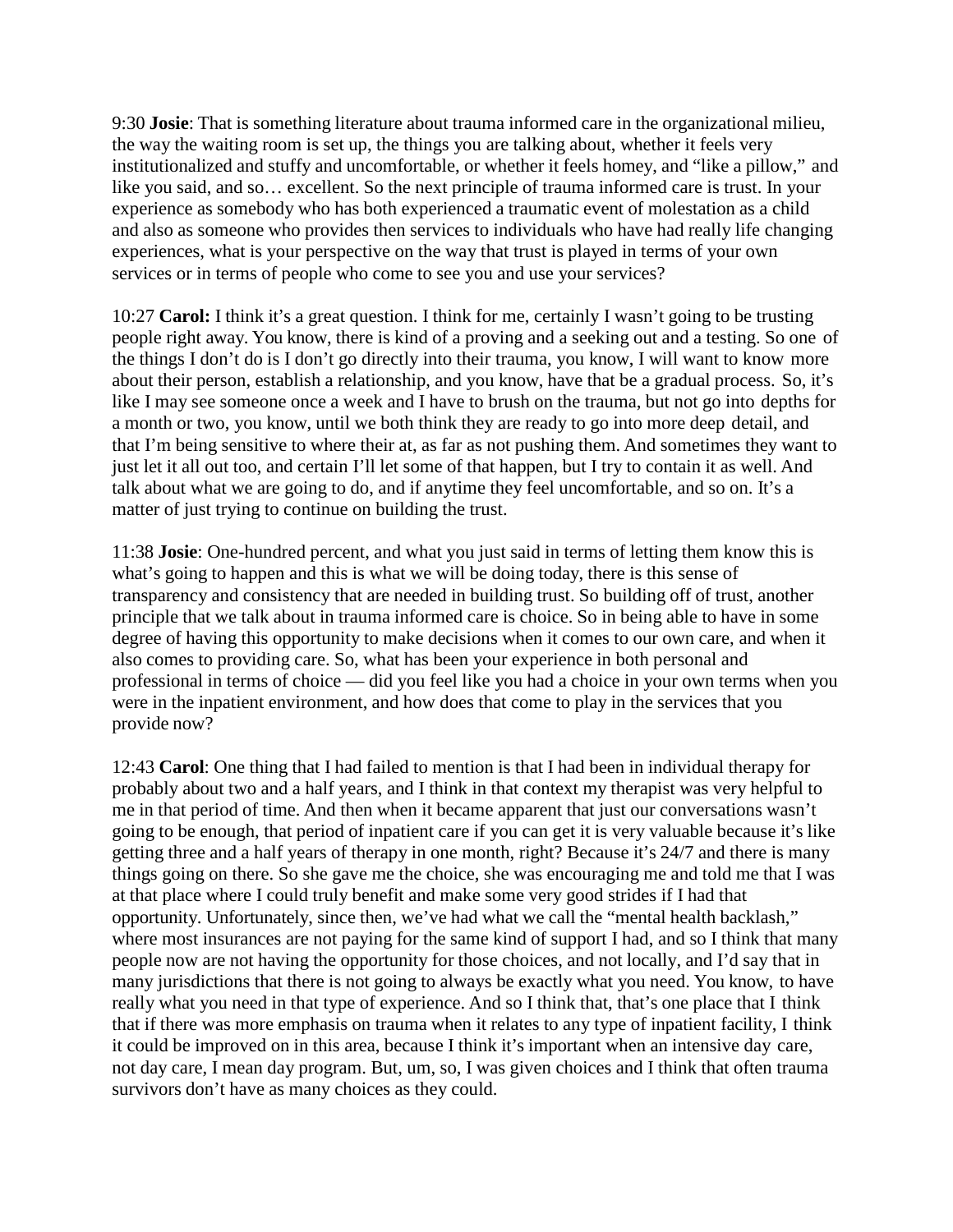14:50 **Josie**: Absolutely. You bring up a great point which is that on this macro level of policy and insurance, there are huge barriers and challenges to just be able to link up what's needed. And so, that builds in to the next principle which is collaboration. And so, when we think about collaboration, we get a sense of team work, of working together. And, we think also of collaboration as being not just between providers, service providers, but also between families, friends, any individual. And so when you were asked by services both before after and during your inpatients days, was there like a role of the people around you in terms of like family and friends working collaboratively with you to be able to make that step to putting one foot in front of the other?

16:01 **Carol**: Well, I think maybe… being the oldest of four, five children, I wasn't somebody who sought that out much. And that is probably one of the things that I learned while I was in inpatient was that it is okay to ask other people for help, just like I mentioned really early was that I didn't talk to my parents about things like that. And so with the "no talk" rule kind of thing, then I had to being to ask for help. So that was important, so I was able to think "who was trustworthy in my friendship group?" It really did, it changed my life. And, it put me on a whole different path when I had that support system I was able to develop out of that, and so I think that it is very important when there is that type of support and collaboration between family. So, one of the things I do when I talk to people is I'll kind of look for collateral information and suggest a spouse, or sometimes even a family, come together. So that there, there is that support there, even if they're saying, "no, no, no, no…"Well, I wouldn't do it if they're saying no, BUT at the same time I educate them as to why it's important.

17:33 **Josie**: Absolutely. And also that's a beautiful example as to how these principles all coincide with one another. That choice there for people who are in therapy and seeking out services in terms of being able to bring other important individuals into that environment with them. That can be like, I definitely hear so powerful and amazing. So the last principle we talk about when talking about trauma informed care is empowerment. And so, I heard you say how that time in inpatient care changed your niche and led you to go down the path of social work. So, what was that about? I'd be interested in hearing more about that, it sounds like a journey of just being empowered! Like this was kind of, you know, a light-bulb move.

18:31 **Carol**: It was indeed! And I think because I stayed longer, and was more involved with groups and individuals and that, the people that I was, uh, the therapist that I was working with identified that I was seeing things in the group that he wasn't even seeing. He was encouraging me, he said "you know what, I think you'd be good at this!" And so, I thought that was pretty amazing. I had left in 1980—- no… 1994, a \$85,000 a year job and decided to go back to school and just one of those things, I hadn't finished up my undergraduate degree, so I finished that up and went on to be in the School of Social Work, and what an amazing experience that was. And it was that empowerment, and it was interesting too because a couple of people who had been in higher positions, and executive vice president I asked to do a letter for me, and it was a beautiful letter and so empowering then, and then to see that I had left an organization and still had some people I could trust, it has been an amazing growth opportunity. I would never discourage somebody from inpatient, I think we all should be able to get away. You don't get to go to some type of retreat and work on somethings, and so it was extremely empowering. And then I was in